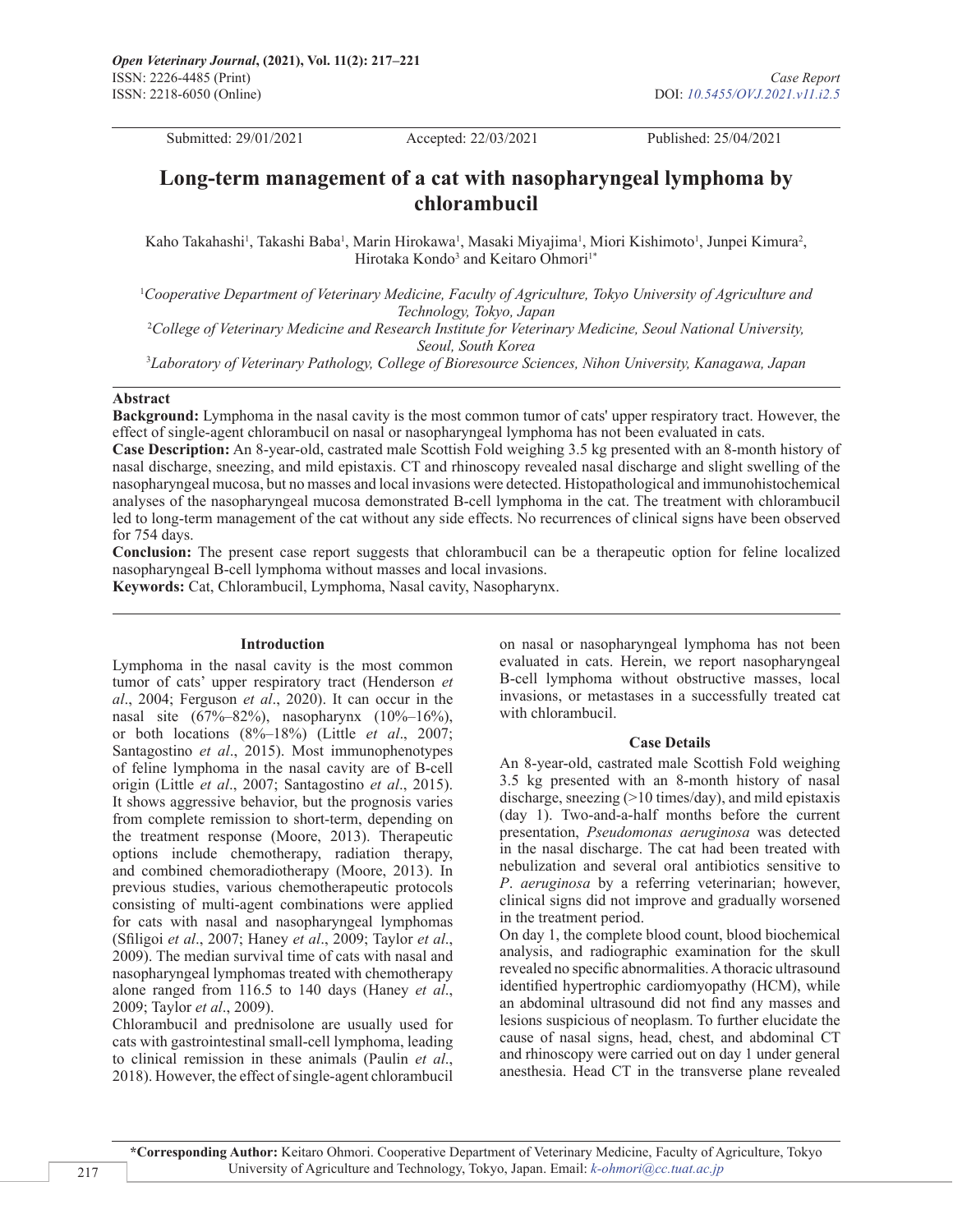that the nasal cavity was filled with soft tissue material suspicious of nasal discharge (Fig. 1a), and the frontal sinus was partly filled with the same material (Fig. 1b). There were no contrast effects in either area (Fig. 1a and b). Head CT in the mid-sagittal plane revealed slight nasopharyngeal swelling in the dorsal portion, but there were no abnormal contrast effects, osteolytic changes, or lymphadenopathies (Fig. 1c). Chest and abdominal CT did not show any lymphadenopathies and masses in the body. After the nasal cavity was cleansed with saline several times, it was examined by anterograde and retrograde rhinoscopy. Anterograde rhinoscopy found only a little nasal discharge, while retrograde rhinoscopy detected a little nasal discharge and slight swelling of the nasopharyngeal mucosa but without masses (Fig. 2). Several biopsy specimens were obtained from the nasopharyngeal mucosa' swollen sites with endoscopic biopsy forceps for histopathological and immunohistochemical analyses. The histopathological and immunohistochemical specimens were reviewed by a single board-certified veterinary anatomic pathologist (H.K.). The collected nasal discharge was subjected to

bacterial culture and antimicrobial susceptibility tests. To prevent rhinoscopy-associated infection and bleeding in the nasal cavity, the cat was subcutaneously injected with enrofloxacin (Baytril; Bayer, Tokyo, Japan, 5 mg/ kg q24h), carbazochrome (Adona; Nipro ES Pharma, Osaka, Japan, 1 mg/kg q12h), and tranexamic acid (Vasolamine; Meiji Seika Pharma, Tokyo, Japan, 10 mg/ kg q12h) on day 1. The cat was orally administered with the same drugs on days 2 and 3 with slight modifications as follows: carbazochrome (Adona; Nipro ES Pharma, 0.5 mg/kg q12h) and tranexamic acid (Transamin; Daiichi Sankyo, Tokyo, Japan, 10 mg/kg q12h). Also, because the cat had HCM, oral administration of carvedilol (Artist; Daiichi Sankyo, 0.05 mg/kg q24h) was initiated on day 2.

The histopathological analysis demonstrated that the nasopharyngeal tissue's submucosa had expanded by a neoplasm composed of solid sheets of round cells (Fig. 3a). The neoplastic cells had distinct cell borders with small amounts of eosinophilic cytoplasm. Nuclei were round to oval, measured two erythrocytes in diameter, and had one to three nucleoli (Fig. 3b). Anisocytosis



**Fig. 1.** Head CT images in the transverse and mid-sagittal planes were reconstructed by bone function. (a) The nasal cavity was filled with soft tissue material suspicious of nasal discharge, and there were no contrast effects. (b) The frontal sinus was partly filled with the same material (arrowheads), and there were no contrast effects. (c) Slight nasopharyngeal swelling was detected in the dorsal portion (arrowhead). There were no abnormal contrast effects or osteolytic changes.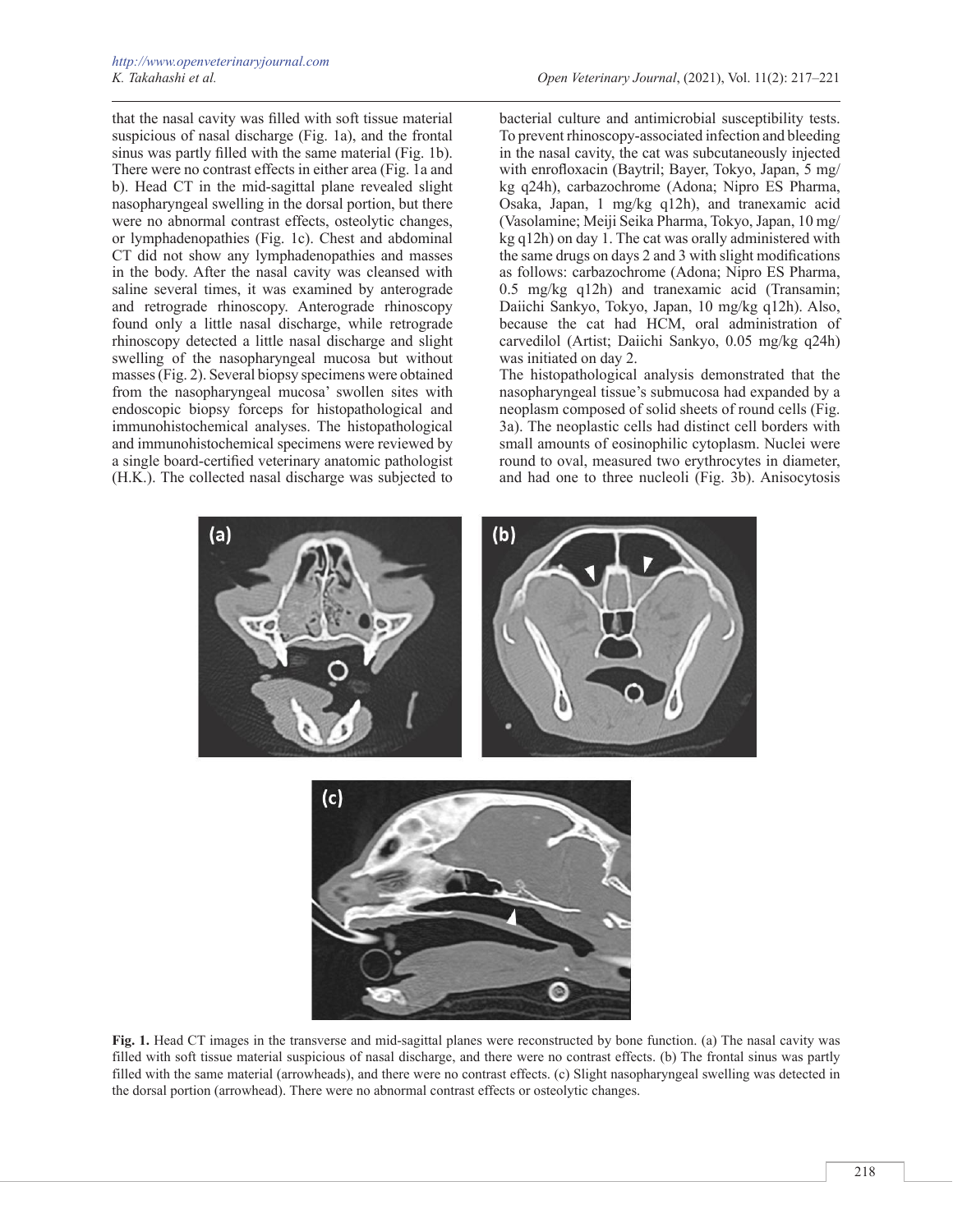and anisokaryosis were moderate, and there were five mitoses per 10 ×400 fields. Immunohistochemically, most neoplastic cells were positive for CD20 (rabbit anti-CD20 polyclonal antibody; Thermo Fisher Scientific, Waltham, MA) (Fig. 4), but only a few cells were positive for CD3 (mouse anti-CD3 monoclonal antibody, clone F7.2.38; Agilent Technologies Japan, Tokyo, Japan) (data not shown). Based on the histopathological and immunohistochemical analyses, the cat was diagnosed with nasopharyngeal large B-cell lymphoma.



**Fig. 2.** Retrograde rhinoscopy for the nasopharynx. Nasal discharge (arrowheads) and slight swelling of the nasopharyngeal mucosa (asterisk) were detected.

No masses, local invasions in the nasal cavity, or metastases were found in the cat; therefore, the nasopharyngeal B-cell lymphoma in the cat was considered stage I lymphoma manifesting as a single tumor or localized in a single anatomic area (Moore, 2013). Because there were no masses in the cat, multidrug chemotherapy, but not radiation therapy, was proposed to the owner; however, the owner did not provide consent for it. Alternatively, although chlorambucil and prednisolone were considered, chlorambucil (Leukeran; Aspen Pharma, Baar, Switzerland, 2 mg/m<sup>2</sup> q24h) without prednisolone was initiated on day 25 based on the owner's request. Bacterial culture and antimicrobial susceptibility tests identified enrofloxacin-sensitive *P. aeruginosa* in the nasal discharge. The cat had already been administered



**Fig. 4.** Immunohistochemical analysis for CD20 of the nasopharyngeal mucosa. Most neoplastic cells were positive for anti-CD20 antibody (Bar =  $20 \mu$ m).



**Fig. 3.** Histopathological findings of the nasopharyngeal mucosa. (a) The submucosa of the nasopharyngeal tissue had expanded by a neoplasm composed of solid sheets of round cells. (b) Nuclei were round to oval, measured two erythrocytes in diameter, and had one to three nucleoli. Hematoxylin and eosin stain (Bar =  $20 \text{ µm}$ ).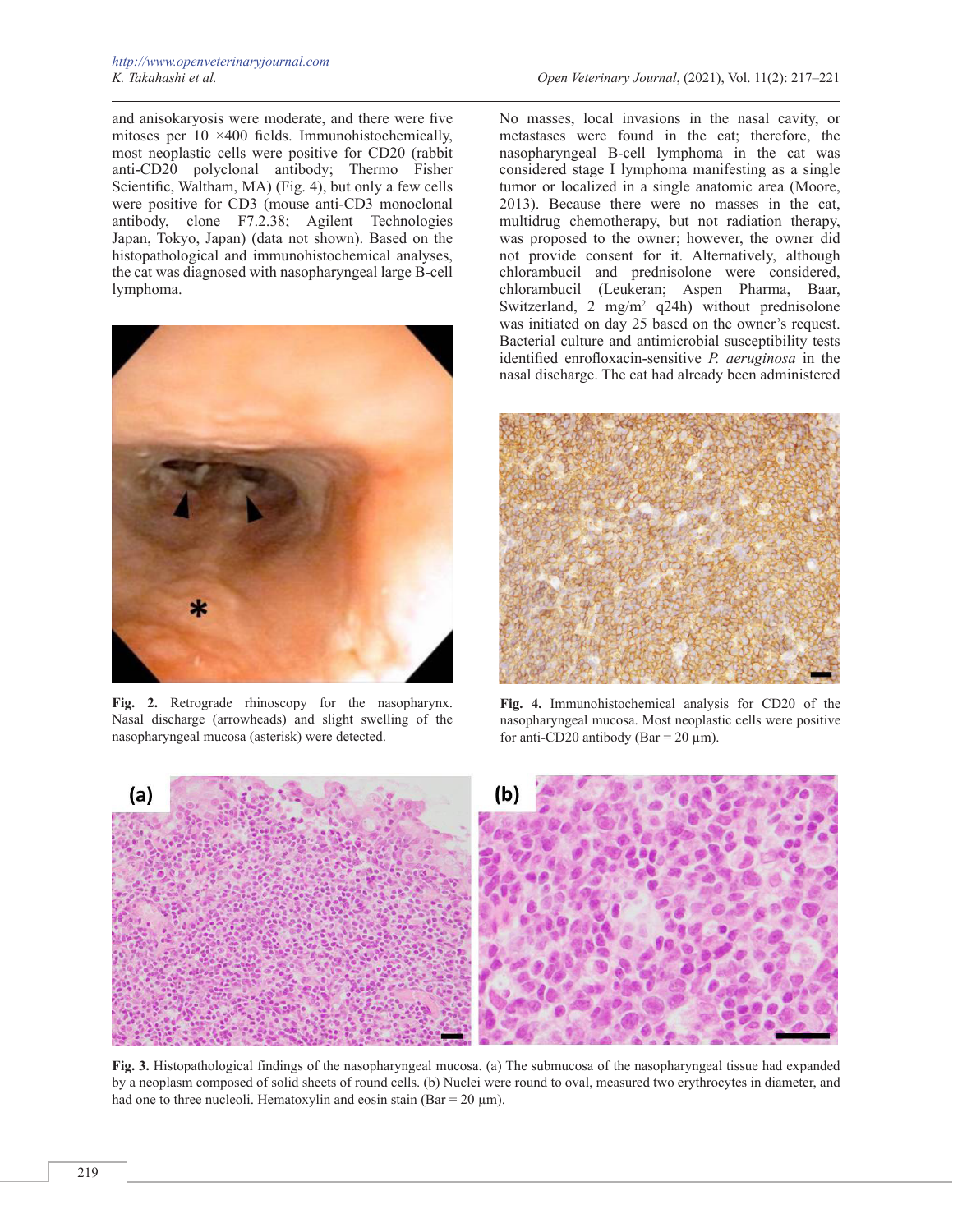with enrofloxacin on days 1–3; therefore, further antibiotics were not used.

On day 36, the frequency of sneezing had decreased to two to three times/day, and nasal discharge and epistaxis were rare. The dosage of chlorambucil was, therefore, reduced to 2 mg/m<sup>2</sup> q48h. Subsequently, the nasal signs were further improved with the treatment. To monitor the progression of nasopharyngeal lymphoma and possible adverse events associated with chlorambucil, physical and clinical examinations, including blood tests, radiography, and ultrasound, were carried ouin the cat every 2–3 months. However, no abnormalities and no adverse events had been observed in the treatment period. On day 754, the cat was administered with the same dosage of chlorambucil and remained in good condition.

## **Discussion**

Although nasal irrigation with saline or administration of enrofloxacin might have contributed to the shortterm resolution of clinical signs, chlorambucil was considered to enable a cat's long-term management of nasopharyngeal B-cell lymphoma without masses. No adverse events were observed in the cat in the period of the treatment with chlorambucil. A previous study reported that no masses were evident in 28% of cats with nasal or nasopharyngeal lymphoma manifesting as a rough thickened mucosa (Santagostino *et al*., 2015), indicating that nasal and nasopharyngeal lymphomas without masses are not uncommon in cats. Although the effect of combined chlorambucil and prednisolone was not evaluated in this case, the present report suggests that at least chlorambucil can be a therapeutic option for feline nasal and nasopharyngeal lymphomas without masses.

The cat in this case report was diagnosed with nasopharyngeal large B-cell lymphoma based on histopathological and immunohistochemical analyses. Large-cell lymphomas tend to behave aggressively and develop as enlarged neoplasm in the tissue. However, rhinoscopy and diagnostic imaging with radiography, ultrasound, and CT revealed no masses, local invasions, or metastases to the local lymph nodes and other tissues or organs in the cat, suggesting that nasopharyngeal lymphoma in the cat may not be aggressive. Alternatively, nasopharyngeal lymphoma in the cat might have been in an early stage of tumor development. However, this assumption was not supported by the 8-month history of clinical signs, including nasal discharge, sneezing, and mild epistaxis. A plausible explanation for our assumption could be that *P. aeruginosa* induced chronic rhinitis, and then nasopharyngeal lymphoma developed. Although it is unclear when nasopharyngeal lymphoma occurred in the cat, it would not have been very long before the referral to our hospital.

A recent case report showed that a functional endoscopic sinus surgery completely removed localized stage I nasal lymphoma without local invasions or metastases

in a cat, resulting in no recurrences for 15 postoperative months (Marchesi *et al*., 2019). In this report, chlorambucil was effective for stage I lymphoma localized to the nasopharyngeal mucosa, and no recurrences of clinical signs were observed for more than 25 months. These case reports collectively suggest that early medical, surgical, or radiation intervention to the localized stage I lymphoma in the nasal cavity may lead to long-term clinical remission in cats.

Long-term management was accomplished by treatment with chlorambucil in the cat. However, since follow-up CT or rhinoscopy could not be carried out, it was not determined whether chlorambucil induced complete remission in the cat. The nature of nasopharyngeal large-cell lymphoma in the cat is considered malignant and aggressive. Therefore, the recurrences of nasopharyngeal lymphoma should be monitored in the cat.

In conclusion, the present case report demonstrated that chlorambucil led to long-term clinical signs' resolution without any side effects in a cat with nasopharyngeal B-cell lymphoma without masses, local invasions, or metastases. The findings of this case suggest that chlorambucil can be a treatment option for an early stage of localized nasal or nasopharyngeal lymphoma in cats. However, to determine which type of feline lymphoma in the nasal cavity responds to chlorambucil, further studies should be carried out in a large population of cats with nasal or nasopharyngeal lymphoma.

## *Authors' contributions*

K.T. and K.O. wrote the paper; K.T., T.B., M.H., and M.M managed the case; M.K. analyzed the CT images; H.K. made the pathological diagnosis; K.T., J.K., and K.O. analyzed all clinical data; K.O. supervised the case. All authors have read and agreed to the published version of the manuscript.

# *Conflict of interest*

The authors declare that there is no conflict of interest.

# **References**

- Ferguson, S., Smith, K.C., Welsh, C.E. and Dobromylskyj, M.J. 2020. A retrospective study of more than 400 feline nasal biopsy samples in the UK (2006-2013). J. Feline Med. Surg. 22, 736–743.
- Haney, S.M., Beaver, L., Turrel, J., Clifford, C.A., Klein, M.K., Crawford, S., Poulson, J.M. and Azuma, C. 2009. Survival analysis of 97 cats with nasal lymphoma: a multi-institutional retrospective study (1986-2006). J. Vet. Intern. Med. 23, 287– 294.
- Henderson, S.M., Bradley, K., Day, M.J., Tasker, S., Caney, S.M., Hotston Moore, A. and Gruffydd-Jones, T.J. 2004. Investigation of nasal disease in the cat--a retrospective study of 77 cases. J. Feline Med. Surg. 6, 245–257.
- Little, L., Patel, R. and Goldschmidt, M. 2007. Nasal and nasopharyngeal lymphoma in cats: 50 cases (1989-2005). Vet. Pathol. 44, 885–892.